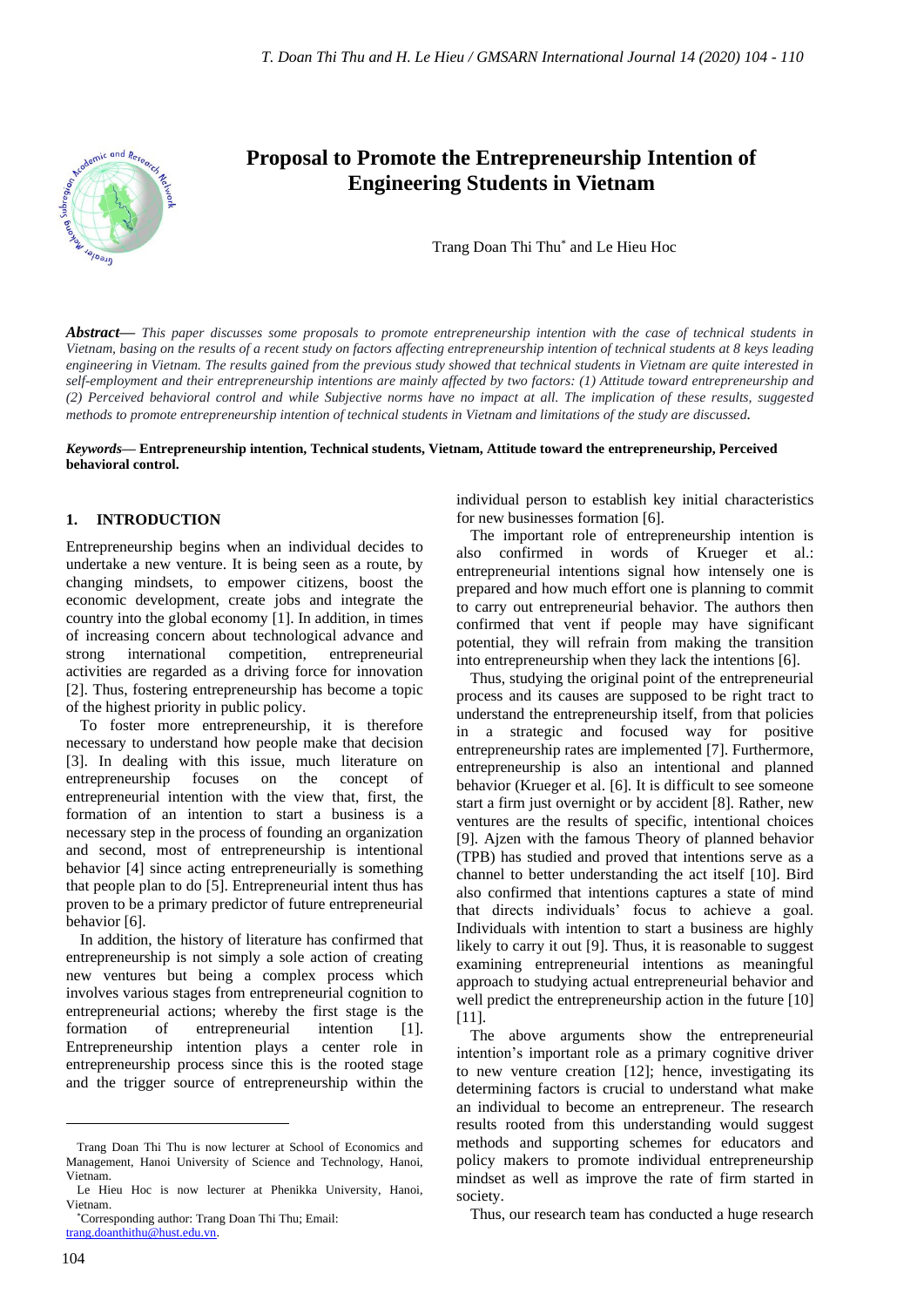with the participants of more than 2500 technical students from 8 key leading engineering universities in the North, the Middle and the South of Vietnam with the aims of determining the complicated factors driving entrepreneurship intention and then measuring the influential level that each factor affects to entrepreneurship intention among technical students in Vietnam. Basing on the result of this previous research, on this paper, we would like to suggest some proposals to promote entrepreneurship intention of technical students in Vietnam.

We concentrate on technical students because students are future entrepreneurs and graduates in technical disciplines are more than others expected to found companies in dynamic and innovative area which promote significant economic growth and increase in employment [13]. Technical students thus will be the key sources of future innovative and knowledgeable business founders.

The papers will be started with the research context of Vietnam. The next part will be the literature review on entrepreneurship intention and infusing factors. In the final part, we will discuss some methods to promote entrepreneurship intention of Vietnamese students. Limitations and suggestions on future research trends are also presented in the last words of the paper.

### **2. THE CONTEXT OF RESEARCH**

The research context is in Vietnam - a transition economy with renovation (doimoi) policies in 1986 [14]. Thanks to this renovation, the business environment of Vietnam has been increasingly empowered such as private sector development, initial market institution establishment and infrastructure improvement. These institutional developments have been encouraging new venture creation and entrepreneurial spirit in Vietnam.

During the last three decades, Vietnamese government has encouraged private sector development and get the great results. In 2016, it is the first time that Vietnam has created more than 110.000 new ventures. Reports from Ministry of Planning and Investment of Vietnam showed that at the end of that year, Vietnam has promoted 1.800 start-ups, 20 foreign venture capitals along with many domestic ones, 21 incubators and 7 business accelerators. More and more Vietnamese participate in business startups to establish many business projects [15]. As the observation of many NGOs recently, with a young population showing a highly entrepreneurial spirit, Vietnam is home to a growing startup ecosystem. Wellversed in programming and hungry for success in the growing Vietnamese middle-class, a new generation leads Vietnam to become a regional hot spot for tech entrepreneurship [16].

Furthermore, Vietnam has advantage in high number of technical students and the changes in social mindsets towards technical fields. If 10 years ago, the training proportion of economics students was at the highest level, at this moment the technical students proportion gets dominant position in the vocational training structure of Vietnamese higher education system. Vietnam also belongs to the countries with the most engineering graduates, according the data of World Economic Forum 2015/UNESCO Institute for Statistics.

This is the important source for innovative entrepreneurship based on science and technology. It has been seen in Vietnam that technical ventures are the main source to enhance the innovation index of the country as well as promote the knowledgeable economy. Such as, the technical students in Vietnam are encouraged to involve in entrepreneurship activities. Step by step, the higher education system and technical universities in Vietnam are changing the mindset of not just concentrating in expertise knowledge but also in entrepreneurship capability for students. Students are encouraged to become job makers instead of job seekers. Thus, researching the entrepreneurship intention of technical students in Vietnam in this period is an interesting issue and get the increasing attention of policy makers as well as the higher education system

# **3. LITERATURE REVIEW**

# *3.1 Entrepreneurship Intention*

If entrepreneurship, as the definition from Shane, refers to the whole process of discovery, evaluation and exploitation of entrepreneurial opportunities which consists of new venture creation [17] , then entrepreneurship intention is the first stage of this complicated process. Cited by Oxford English Dictionary, entrepreneurship intention is defined as a plan or desire to create a new venture [18]. Other famous definition of entrepreneurship intention should be from Birth that it is the commitment to starting a new business [9]. It presents individual awareness and conviction that a person intends to set up a new business venture and plan to do so in the future [19] [5]. In addition, Popescu et al. say that the entrepreneurial intentions of an individual could be seen as the alleged desire to start a business or to form a new organization in the future [20]. These intentions also represent a conscious state of mind that precedes the action. In Katz and Gartner' research, they mentioned that the search for information that can be used to help fulfill the goal of venture creation is entrepreneurship intention [21]. As such, we could state that entrepreneurship intention setups the initial fundamental brick for the long road of new venture formation

Furthermore, in inherent feature point of view, Thompson confirmed that entrepreneurial intention is not only a simple question of yes or no, it should be considered as the degree of level from low point to high and very high level [19]. This definition is totally fit with the ideal of Ajzen that is the stronger the intention to engage in a behavior, the more likely should be its performance [10]. Strong intention is thus assumed to be the immediate antecedent of behavior [22].

In summary, almost international researches confirm that entrepreneurial intention is a planned behavior and this requires the strong afford of a person to carry out the behavior. That is why entrepreneurial intention plays a central role in forming the new business, especially in the case of undergraduate students because they are on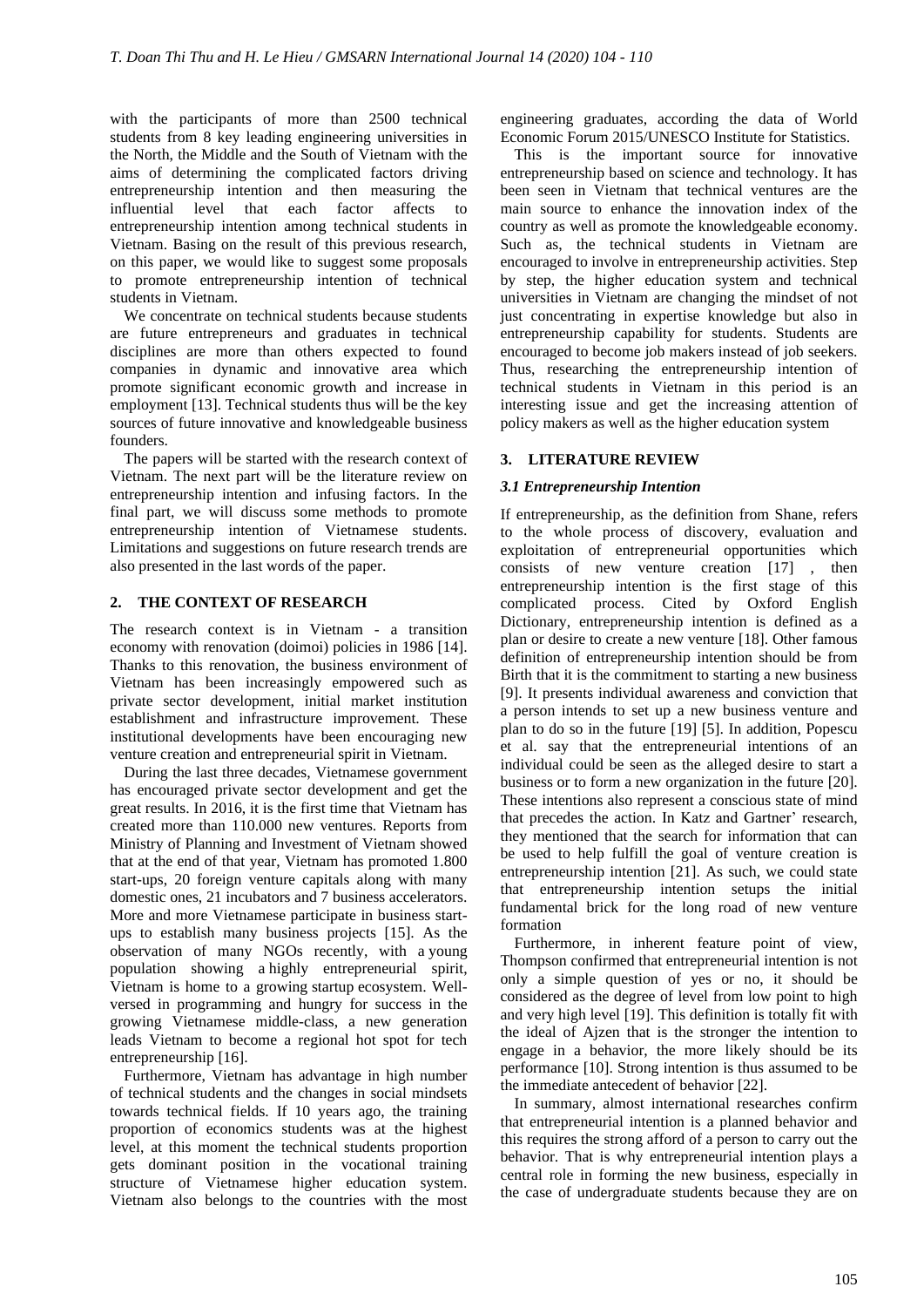the period of deciding the life career

Richard et al. used the widely recognized definition of Bird's (1988, p. 442) on intention as a state of mind directing a person's attention (and therefore experience and action) toward a specific object (goal) or a path in order to achieve something (means) [9]. Bagozzi and Yi defined that intentions encompass motivational aspects influencing the behavior in question and they are important indicators for how much effort individuals have to exert to execute this behavior [23]. Every planned behavior can be best predicted by studying an individual's intentions regarding this behavior, not the personality or demographic characteristics [10]. In psychological literature, intention is assumed to capture the motivational factors that influence the behavior, so that, it is an indicator of how hard people are willing to try in order to behave in a specific manner to achieve a goal [24].

For this reason, intention appears as a good predictor of planned behavior in the module of Ajzen, especially if this is difficult to perform and demands a great amount of resources [10]. In the field of social psychology, intention is the single best predictor of any planned behavior [25] even when this behavior is rare, hard to observe or involves unpredictable time lags between intention and action [10]. Compared to the actual behavior, intentions are measurable without delay and unaffected by distorting influences. In addition, intentions are not subject to any ex-post rationalization of the observed individual. In general: the stronger the intention, the higher is the probability that the intention predicts an actual execution of the behavior in questions  $[10]$ .

 Derived from the previously mentioned definition by Bird, Krueger defines entrepreneurial intention as the commitment to starting a new business [5]. The study of entrepreneurial intentions is considered very promising, because researchers get a better understanding for background factors as well as accompanying environment factors such as the availability of resources (in this case is the offer of entrepreneurship courses) and the final consequences of the behavior such as the decision for a specific career without having to observe the transformation of intentions into action [26]. In addition, Richard and his co-researchers confirmed that the research based on the behavioral approach can explain how entrepreneurship education as exogenous influence affects the perceptions-based attitudes, and so indirectly entrepreneurial intentions. This is particularly true for intentions regarding career choice [26]. These intentions are even more subject to influences by exogenous interventions compared to other examples as studied by Ajzen (1991; 2002) that are only dependent on the volitional control of the individual such as the decision to quit smoking, or short-term voting preferences [10].

*3.2 The role of entrepreneurship intention as a trigger point of the new venture creation*

As stated above, entrepreneurship is a complex process which involves various stages; whereby one of the most necessary stages is the formation of entrepreneurial intention [1]. Demonstrating the entrepreneurship process, Bird confirmed that this most important point is also the initial and fundamental one [9]. According to Bruyat's model of the entrepreneurial process [27], there are three critical stages in the process development, including (1) the triggered or initiated stage where entrepreneurial intention is imbedded, (2) the committed stage and (3) the completed stage. Mishra and Zachary simply distinguished two processed of entrepreneurship in which entrepreneurial intention is also presented on the first early stage of entrepreneurial opportunity [28].

In the same viewpoint with all researchers, Global Entrepreneurship Monitor (GEM) demonstrates entrepreneurship process with many stages in which entrepreneurial intention is the initial point.

Being the initial and trigger stage of the complicated new venture creation, in parallel with the inherent nature of entrepreneurship as an intentionally planned behavior, entrepreneurial intention is a key element to understanding the process of new-firm creation [9]. Krueger et al., confirmed that entrepreneurial intentions signal how intensely one is prepared and how much effort one is planning to commit with an aim to carry out entrepreneurial behavior [6]. Even if people may have significant potential, they will refrain from making the transition into entrepreneurship when they lack the intentions.

In addition, Ajzen has studied and proved that intentions serve as a channel to better understand the act itself [10]. Entrepreneurial intentions can be seen as a conceptual hub connecting entrepreneurial behavior with a wide range of both psychological and economic factors that may influence this behavior through such intentions [29].

Realizing the important role of entrepreneurship intention along the new venture establishment, both psychological and economic entrepreneurship researchers are increasingly interested in adopting an intentions-based view on entrepreneurship [5]. It is thus believed that entrepreneurial intention precedes any entrepreneurial behavior and it is a reliable predictor of entrepreneurship. As such, understanding individual's intention towards entrepreneurship is important in fostering number of entrepreneurs in the country since entrepreneurs are made, not born [30]. In reality, both Global Entrepreneurship Monitor (GEM) and Panel Studies on Entrepreneurial Dynamics (PSED) use entrepreneurial intention as one variable of research to better understand what impacts entrepreneurship [31].

# *3.3 Factors affecting entrepreneurship intention*

We have all recognized that entrepreneurship is a major engine for economic growth while entrepreneurial intention is seen as a primary cognitive driver to entrepreneurial actions, hence understanding the factors underlying entrepreneurial intention formation is important to promote people acting entrepreneurially. Motivated by the interest to understand supportive conditions for entrepreneurial behavior, entrepreneurship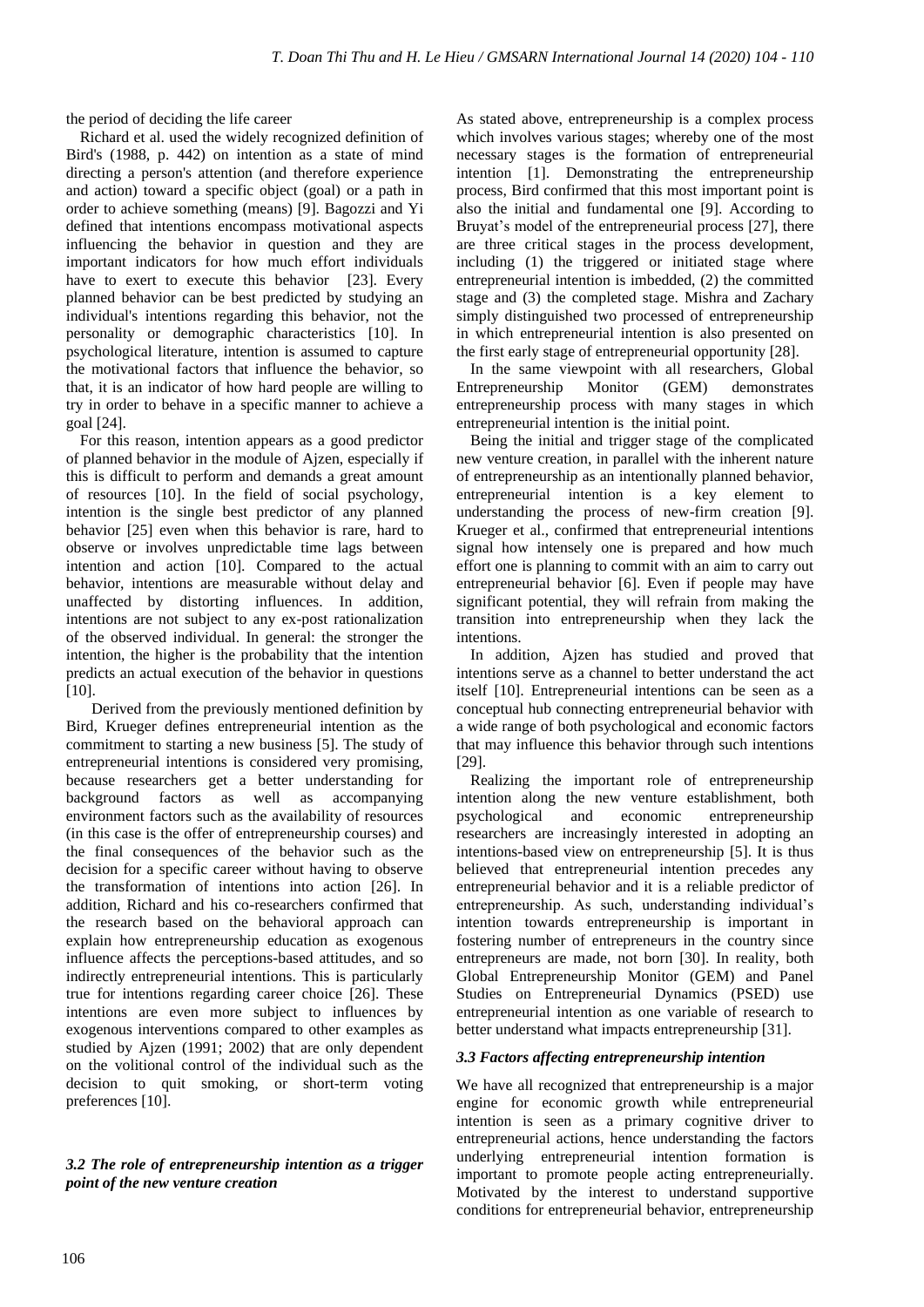scholarship has seen an exponential growth in studies of entrepreneurial intentions and their antecedents. The antecedents have been robustly anchored in a number of intentionality models [5] [6], at the core of which are elements from Ajzen's Theory of planned behavior (TPB). Kolvereid demonstrated that the Ajzen (1991) framework is a solid model for explaining or predicting entrepreneurial intentions [32]. According to this most dominant intentional model, the best predictor of behavior is intention, which in turn, is a function of three fundamental attitudinal antecedents belonging to two group: (1) personal factor group includes personal attitude toward outcomes of the behavior, i.e. entrepreneurship, and perceived behavioral control (selfefficacy); (2) social factor group includes subjective norms. It is a general rule that more positive the behavioral beliefs (attitude), normative beliefs (subjective norms) and control beliefs (perceived behavioral control) will be, the higher would be person's intention to the behavior in question. Although at the first time, TPB is deigned to predict general action but it is soon applied in the field of entrepreneurship with the definitions of three major constructs as bellows:

*Attitude toward the entrepreneurship* refers to the degree to which a person has a favorable or unfavorable evaluation of creating a new venture in question. It also reflects the individual's assessment of the personal desirability of creating a new venture. It is the degree to which individuals perceive the attractiveness of the entrepreneurship behavior in question. In general, a person who believes that the performance of a given behavior will, with high probability, lead to mostly positive outcomes will possess a favorable attitude toward that behavior [10].

*Subjective norm* refers to the perceived social pressure to perform or not to perform the venture creation [10] or refers to the perception that reference people would approve the decision to become an entrepreneur [10]. Subjective norms consist of two components: normative beliefs and the motivation to comply with these beliefs. Normative beliefs concern the perceived probability that important referent individuals or groups will approve or reject a given behavior: they set the norm that specifies how the subject should behave. The second component, motivation to comply, reflects a person's willingness to conform to these norms, i.e. to behave in line with the expectations of significant others. Depending on the social environment, these pressures can become a trigger or a barrier to the development of an entrepreneurial career [10].

*Perceived behavioral control* refers to the perceived ease or difficulty of performing the new venture creation and it is assumed to reflect past experience as well as anticipated impediments and obstacles [10]. It reflects the individual's perception of his or her ability to successfully initiate a new venture, which is largely synonymous with entrepreneurial self-efficacy.

To explain the intention of technical students in Vietnam towards science and technology ownership, our previous paper adopted the three motivational antecedents of TPB since this theory has been well established not only in entrepreneurial intentions

research but also in many behavioral science disciplines [6]. It is a framework of solid model for explaining or predicting entrepreneurial intentions [32]. In addition, we are encouraged to explore contextual determinant to bring more nuances to the finding [10] with an additional determinant namely perceived risk. Entrepreneurial activities are risky endeavors by nature, and examining personal risk feeling toward venture creation is a central part of entrepreneurial intention. Kropp concluded that start- up decisions were influenced by two elements and one of them is one's thinking about risks (perceived risk) in new venture creation. Many other empirical research results also support the main characterization of entrepreneurs as risk-takers [33]. This aspect is however not included in the original theory of planned behavior. *Perceived risk* describes a preference to uncertainty with a distribution of possibilities over certainty. In the definition of Douglas and Shepherd, perceived risk is a personal viewpoint on unstable incidents. Research has shown that the perceived risk is on high level means critical low degree of entrepreneurial intention (Douglas and Shepherd 2002).

Additionally, two more affecting environmental factors are added in form of conditional factors, namely *Demographic factors* and *Entrepreneurship education programs*. We wish to develop a comprehensive entrepreneurial intention scale for measuring entrepreneurial intention and its affecting factors that can trigger and enhance individual entrepreneurial intention among technical students in a contextual circumstance specific to a factor driven economy in Vietnam.

Basing on the 3 main structures of TPB and one additional variable namely perceived risks, together with 2 conditional factors; the model on factors affecting the entrepreneurship intention of technical students in Vietnam is depicted graphically, as *Figure 1*

A survey method using a questionnaire in combination with multivariate data analysis (Cronbach Alpha test, EFA, CFA, SEM) are utilized. 2500 full time students of 8 key leading technical universities in Vietnam have been chosen as the respondents. The results gained from the data show that technical students in Vietnam is quite interested in self-employment and their entrepreneurship intentions affected by two main factors factors: (1) Attitude toward the entrepreneurship and (2) Perceived behavioral control. Students attending entrepreneurship education programs conducted by technical universities has higher entrepreneurship intention level than students who have not participated any programs. The following part of this paper will suggest some methods to promote entrepreneurship intention of technical students in Vietnam and limitations of the study are discussed.

#### **4. PROPOSALS TO PROMOTE THE ENTREPRENEURSHIP INTENTION OF ENGINEERING STUDENTS IN VIETNAM**

The findings indicate that the entrepreneurship intention level is at average point. Although this is not a high level but entrepreneurship is an important action, not all students have this intention. This point means that more that 50% of Vietnamese technical students got the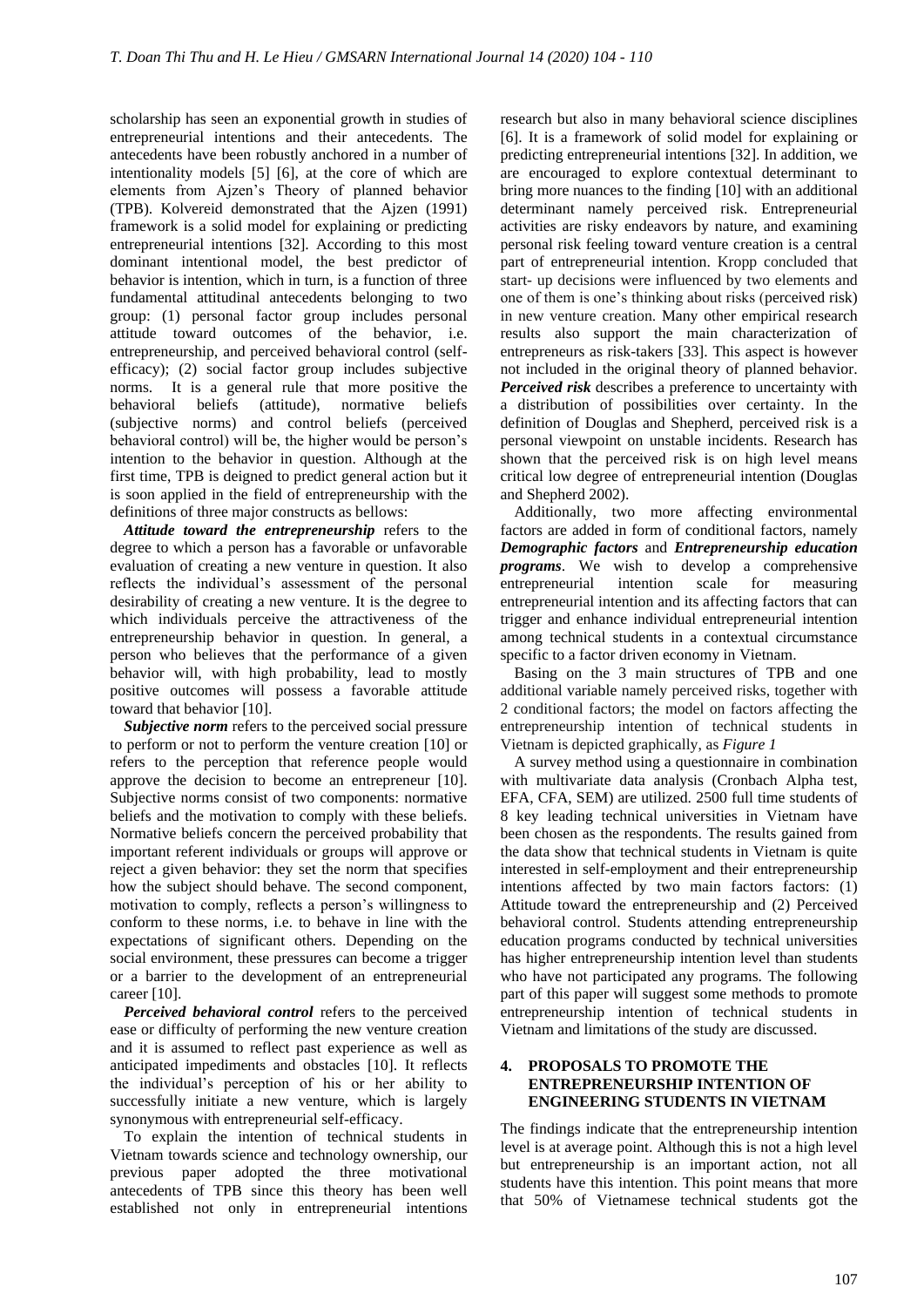entrepreneurship intention and this is a positive number. However, as stated earlier, entrepreneurship is a very complicated and long-life process; the roadmap from intention to action is also non-predictable. Still, the long run from the readiness to own a business to the entrepreneurial action also suggests that there is room for entrepreneurship education to have an impact [35]. Thus, entrepreneurship education can increase awareness, confidence and enthusiasm, but also realism of selfemployment career. Universities and other learning/academic institutions should serve as important triggering environments for entrepreneurial spirits. History has proved universities and colleges as breeding grounds for ardent entrepreneurs. Universities and society should promote students to continuously mature and develop their entrepreneurship intention so that the entrepreneurship activities in the future are reachable.

The results show that there are two factors influencing entrepreneurship intention of technical students: (1) Attitude toward the entrepreneurship action; (2) Perceived behavior control; which the attitude towards entrepreneurship emerges as the most important antecedent of the intention to become self-employed.

The attitude has a strong and highly significant effect on entrepreneurial conviction, following by perceived behavior control and perceived risks has the lowest influence. Normative norm is recorded to have no impact at all. The findings support the Theory of Planned Behavior in both developing and developed countries since previous researches in developed countries also got the same results. For instance, Autio et al. confirm a positive impact of attitude toward entrepreneurship on entrepreneurial conviction [3]. In a survey of university business students, Krueger et al. additionally found that Personal attitudes toward the act, i.e. entrepreneurship, and self-efficiency act as significant predictors of entrepreneurial intention [6]. They also report a nonsignificant impact of the perceived social norm on entrepreneurial intent. In their analysis of the entrepreneurial aspirations of business students at two universities in German-speaking countries and one of the leading USA academic institutions, Franke and Lu ̈thje found a strong positive relationship between the attitude toward self-employment and the intention to become an entrepreneur. In a survey of students of technical disciplines at the Massachusetts Institute of Technology, this researcher group also revealed that the attitude toward entrepreneurship is the most important determinant of entrepreneurial intention [36]. Ajzen summarizes the results of several recent studies that have dealt with a great variety of activities, from playing video games and losing weight to cheating, shoplifting, and lying. He noted also that, with only one exception, attitudes toward the various behaviors made significant contributions to the prediction of intentions, whereas the results for subjective norms were mixed, with no clearly discernible pattern [10]. This finding suggests that, for the behaviors considered, personal considerations tended to overshadow the influence of perceived social pressure.

In addition, this result suggests educators, policy makers, and other government bodies wishing to enhance entrepreneurial activity of technical students and graduates focus first on increasing entrepreneurial attitude. In other words, if public policy and university administration want to raise the number of graduates who decide to start their own business, an improvement of the students' attitude towards entrepreneurship apparently is an effective lever. For instant, education programs that facilitate inspiration and passion for starting a business should be delivered by university main course. Educators may also point out the relative merits of self-employment versus working for others, highlight the advantages of self-employment. Besides, government policies should concentrate on programs that promote the interesting in venture creation and desirability of self-employment for technical students.

Students' entrepreneurial self-efficacy can also be developed through working with entrepreneurs, interacting with entrepreneurial-minded people, providing them with positive feedback of their performances, and improving their awareness of the importance of entrepreneurship for personal and social development and the challenges inherited in entrepreneurial endeavors [37].

General conclusion, basing on the research outcomes, the thesis has proposed some implications which coming from 3 main elements of Vietnam innovative entrepreneurial ecosystem, in order to improve technical students' entrepreneurial intention of Vietnam, as bellows:

**Governmental bodies**: Playing a key role in promoting the favorable attitude of students to entrepreneurship and create entrepreneurship culture in young generations through diversified and national programs such as respecting the image of innovative entrepreneurs and creating bright environment for startup activities.

**Technical universities**: Supporting Governmental bodies in building up startup society, but playing as leading role in encouraging technical students 'control beliefs and perceived behavior control through entrepreneurship education programs.

**Technical students**: Aiming at job creating instead of job seeking through nurturing the favorable attitude toward startup; actively exposing to diversified entrepreneurship opportunities offered by university and society to gather entrepreneurship knowledge and experience.

# **5. CONCLUSION**

In summary, the current study has made an important contribution to knowledge by a deep research on the best predictor of actual behavior: entrepreneurship intention and its antecedent; from this suggested some proposal in promoting entrepreneurship intention of technical students in Vietnam.

However, some limitations still exist such as the limited sample which may lead to the fact that our research sample might be not representative and our findings may not be generalizable to the whole country. Additionally, the personal traits factor and the perceptions of entrepreneurship-related barriers and supporting factors have been seen as an important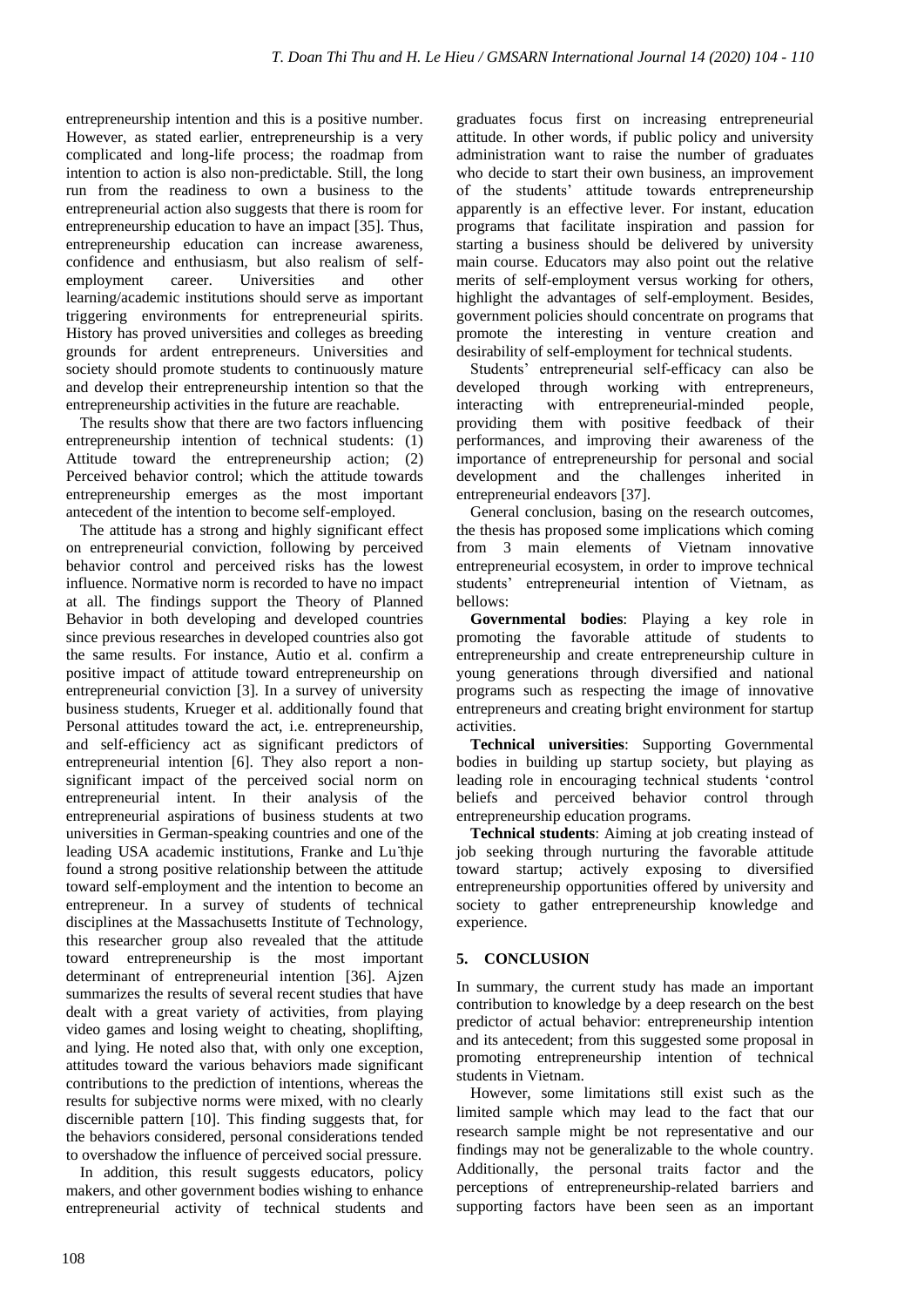variable impacting the entrepreneurship intention but this one has not been included in this paper.

We suggest to increase the sample number in universities throughout the country in the future researches and more driving factors such as personal characteristics, the perceived contextual support and barriers factors should be taken into account in follow-up studies.



**Fig. 1. Research Model on Entrepreneurship Intention.**

#### **REFERENCES**

- [1] Hisrich & Peters (2012) Entrepreneurship, 5th ed.; McGraw-Hill Irwin: Boston, MA, USA.
- [2] Drucker, P.F. (1999) Innovation and entrepreneurship. 2nd. ed. Oxford: Butterworth-Heinemann.
- [3] Autio, E., H. Keeley, R., Klofsten, M., GC Parker, G., & Hay, M. (2001) Entrepreneurial intent among students in Scandinavia and in the USA. Enterprise and Innovation Management Studies, 2(2), 145-160
- [4] Schlaegel, C., & Koenig, M. (2014). Determinants of entrepreneurial intent: a meta‐analytic test and integration of competing models. Entrepreneurship Theory and Practice, 38(2), 291-332.
- [5] Krueger, N. F., & Carsrud, A. L. (1993) Entrepreneurial intentions: applying the theory of planned behaviour. Entrepreneurship & Regional Development, 5(4), 315-330.
- [6] Krueger, N. F., Reilly, M. D., & Carsrud, A. L. (2000) Competing models of entrepreneurial intentions. Journal of business venturing, 15(5), 411- 432
- [7] Lee Wong, P. K., Der Foo, M., & Leung, A. (2011) Entrepreneurial intentions: The influence of organizational and individual factors. Journal of business venturing, 26(1), 124-136.
- [8] Davidsson, P. (2006) Nascent entrepreneurship: empirical studies and developments. Foundations and Trends® in Entrepreneurship, 2(1), 1-76.
- [9] Bird, B. (1988) Implementing entrepreneurial ideas: The case for intention. Academy of management Review, 13(3), 442-453.
- [10] Ajzen, I. (1991) The theory of planned behavior. Organizational behavior and human decision processes, 50(2), 179-211
- [11]Fishbein, M. (1975). i Ajzen, I.(1975) Belief, Attitude, Intention, and Behaviour: An Introduction to Theory and Research.
- [12]Elfving, J., Brännback, M., & Carsrud, A. (2009) Toward a contextual model of entrepreneurial intentions. In Understanding the entrepreneurial mind (pp. 23-33). Springer New York.
- [13]Thomas, A. S., & Mueller, S. L. (2000) A case for comparative entrepreneurship: Assessing the relevance of culture. Journal of International Business Studies, 31(2), 287-301.
- [14]Nguyen, T. V., Bryant, S. E., Rose, J., Tseng, C. H., & Kapasuwan, S. (2009) Cultural values, market institutions, and entrepreneurship potential: A comparative study of the United States, Taiwan, and Vietnam. Journal of Developmental entrepreneurship, 14(01), 21-37.
- [15]Global Entrepreneurship Monitor (GEM) (2015/16) GEM Vietnam Report 2015/16. [https://www.gemconsortium.org/economy](https://www.gemconsortium.org/economy-profiles/vietnam)[profiles/vietnam.](https://www.gemconsortium.org/economy-profiles/vietnam) Accessed on 15 Jan 2019
- [16]ASEAN UP (2017) Southeast Asia digital economy 2017 [report]. [https://aseanup.com/southeast-asia](https://aseanup.com/southeast-asia-digital-economy-2017/)[digital-economy-2017/.](https://aseanup.com/southeast-asia-digital-economy-2017/) Accessed on 15 Jan 2019
- [17]Shane, S. A. (2003) A general theory of entrepreneurship: The individual-opportunity nexus. Edward Elgar Publishing.
- [18]Wilbard, F. (2009) Entrepreneurship proclivity: an exploratory study on students' entrepreneurship intention. Master), University of Agder
- [19]Thompson, E. R. (2009) Individual entrepreneurial intent: Construct clarification and development of an internationally reliable metric. Entrepreneurship Theory and Practice, 33(3), 669-694.
- [20]Popescu, C. C., Bostan, I., Robu, I. B., & Maxim, A. (2016). An Analysis of the Determinants of Entrepreneurial Intentions among Students: A Romanian Case Study. Sustainability, 8(8), 771.
- [21]Katz, J., & Gartner, W. B. (1988). Properties of emerging organizations. Academy of management review, 13(3), 429-441.
- [22] Fayolle, A., Gailly, B., & Lassas-Clerc, N. (2006). Assessing the impact of entrepreneurship education programmes: a new methodology. Journal of European industrial training, 30(9), 701-720.
- [23]Bagozzi, R. P., Baumgartner, J., & Yi, Y. (1989) An investigation into the role of intentions as mediators of the attitude-behavior relationship. Journal of Economic psychology, 10(1), 35-62